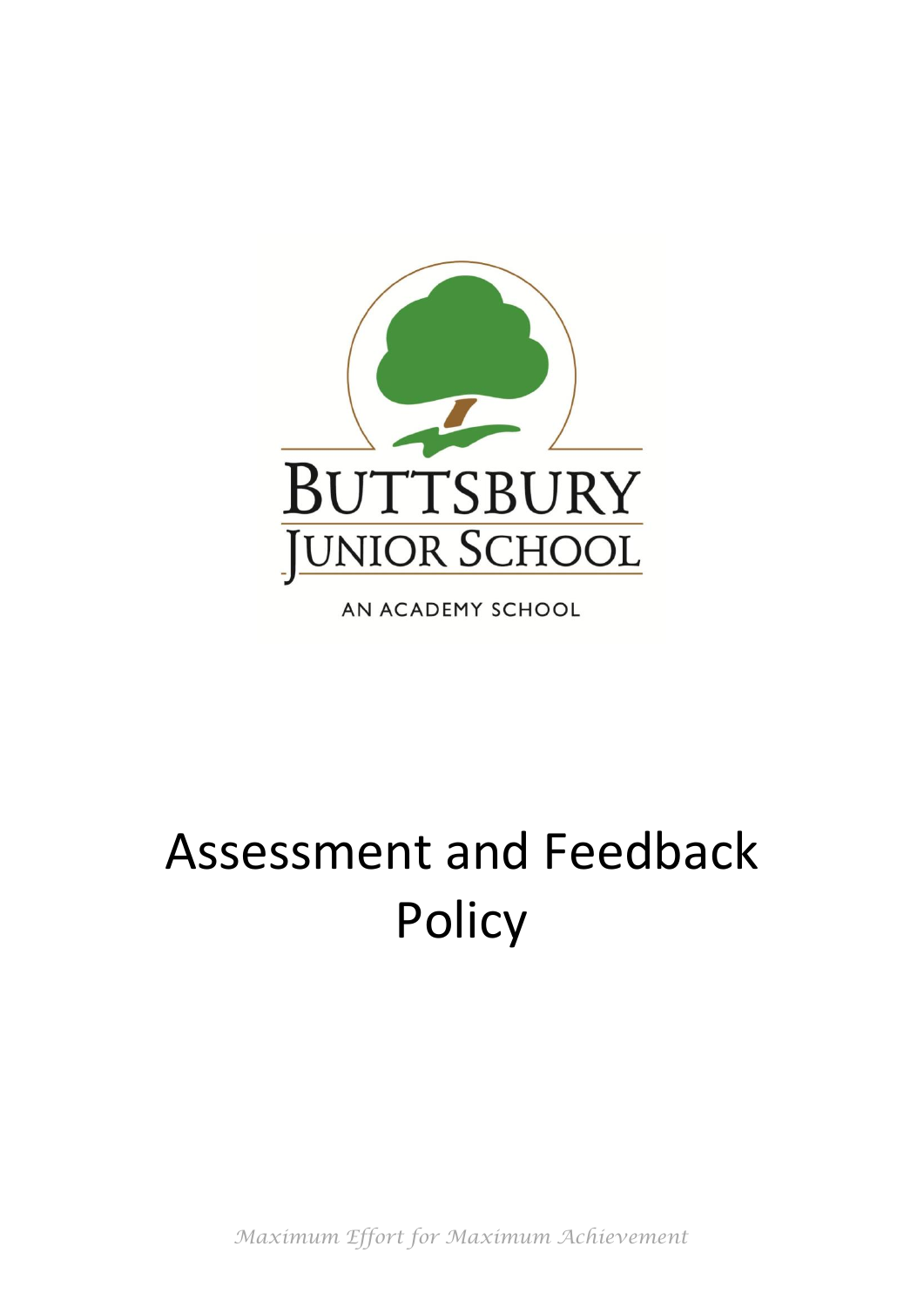

## **Assessment & Feedback Policy**

### **Aim**

In order to effectively measure children's achievement levels (attainment and progress) we need to ensure consistent methods of both formative and summative assessment are in place. This policy sets out the processes and procedures that are followed. Assessment is part of the ongoing process of planning, teaching and learning, assessment, reflection and target setting.

## **Definitions**

Summative Assessment – is the judgement that is made periodically through the gathering of ongoing evidence of children's attainment including test results.

Formative Assessment – often known as Assessment for Learning (AfL), is the day-to-day assessment judgements that teachers (and other adults) make to help children to learn and progress. A key element of AfL is the feedback mechanisms that impact positively on children's achievement.

#### **Summative Assessment**

#### **Baseline Assessment**

When children transfer to Buttsbury Junior School in Year 3, we establish a baseline assessment for Literacy and Maths to compare with KS1 results. It is recognised that some children can regress over the summer vacation period.

Our baseline assessment procedure is as follows and is completed by the end of October allowing children to have time to settle into their classes and the school as a whole.

### **Literacy:**

- 1. Reading:
	- Children are screened using the Salford reading test in order to establish a reading age and determine whether a phonics intervention is required.
	- Children complete an end of KS1 reading comprehension test (appropriate to anticipated level)
	- Children are assessed in Class Comprehension lessons by their teacher against National Standards
	- Taking the above and the teacher assessment and SATS test result from KS1, a baseline judgement is reached.
	- All children are assessed using the Salford Spelling Test.
- 2. Writing:
	- Teachers make a teacher assessment against National Standards
	- Children undertake a piece of independent writing after the first unit of work which is then marked and levelled
	- Writing is moderated internally across the year group.
	- Taking the teacher assessment at KS1 and writing task a baseline judgement is reached.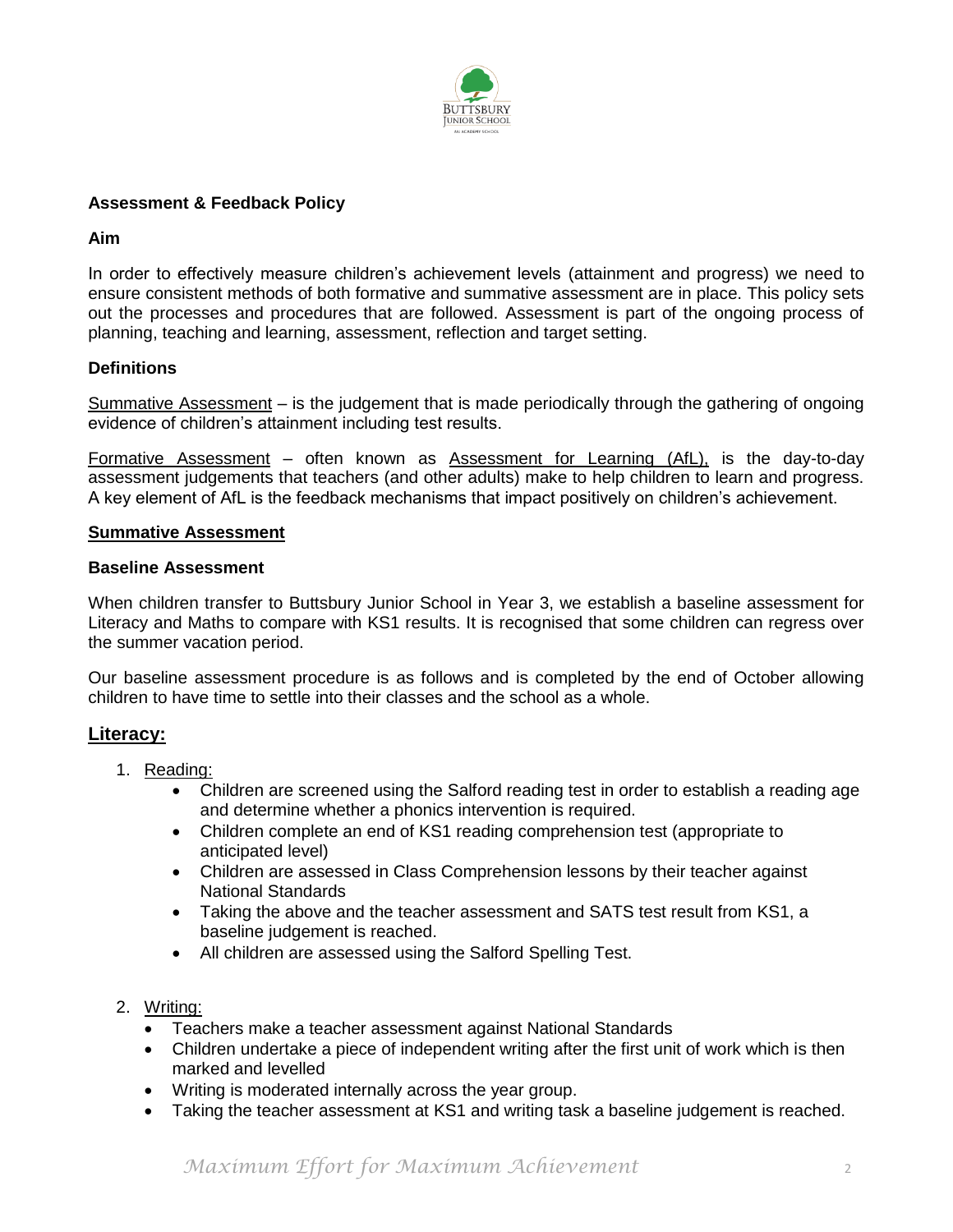

- 3. Speaking and listening
	- Teachers make a teacher assessment against National Standards.

## **Maths**

- Teachers make a teacher assessment against National Standards.
- Children complete an end of KS1 Maths test (appropriate to anticipated level)
- Taking the KS1 teacher assessment and SATs result in addition to the test completed in September a baseline judgement is reached.

# **Tracking**

- Anomalies between KS1 results, teacher assessment and test results are discussed between the Headteacher (or delegated Senior Leader) and the Class Teacher.
- Children needing early intervention are determined and interventions arranged.

## **Late Entrants**

Children joining at other times/year groups are also assessed to establish a baseline within a month of admission. This takes the form of:

- Salford Reading Test (to establish a reading age and determine whether phonics intervention is required)
- Salford Spelling Test (when appropriate)
- Previous school data (when available)
- Teacher assessment of the work produced within the beginning month

## **Periodic Summative Assessments**

Summative assessment for the whole school takes a number of forms:

- Teacher Assessment using formative assessment data half termly
- Optional Standardised Assessment Tests (Headstart, PUMA and Year 6 SATs) for English & Maths termly
- End of unit science tests
- Salford Reading Test (at least annually)
- Salford Spelling Test (annually)

The test results are reported as scaled scores, based on end of year expectations. 100 is the expected standard at the end of the academic year; 110 indicates Greater Depth. Concerns are discussed at the half-termly Pupil Progress meetings which are attended by all teachers within the year group, the Headteacher and the Inclusion Manager. Regular moderation takes place within and between year groups in addition to moderation with other schools and external advisers (LA, SIP). The Assessment Leader analyses test results to determine areas which could be improved further. This is then shared with the Senior Leadership team and relevant subject leaders as well as the Governing Body.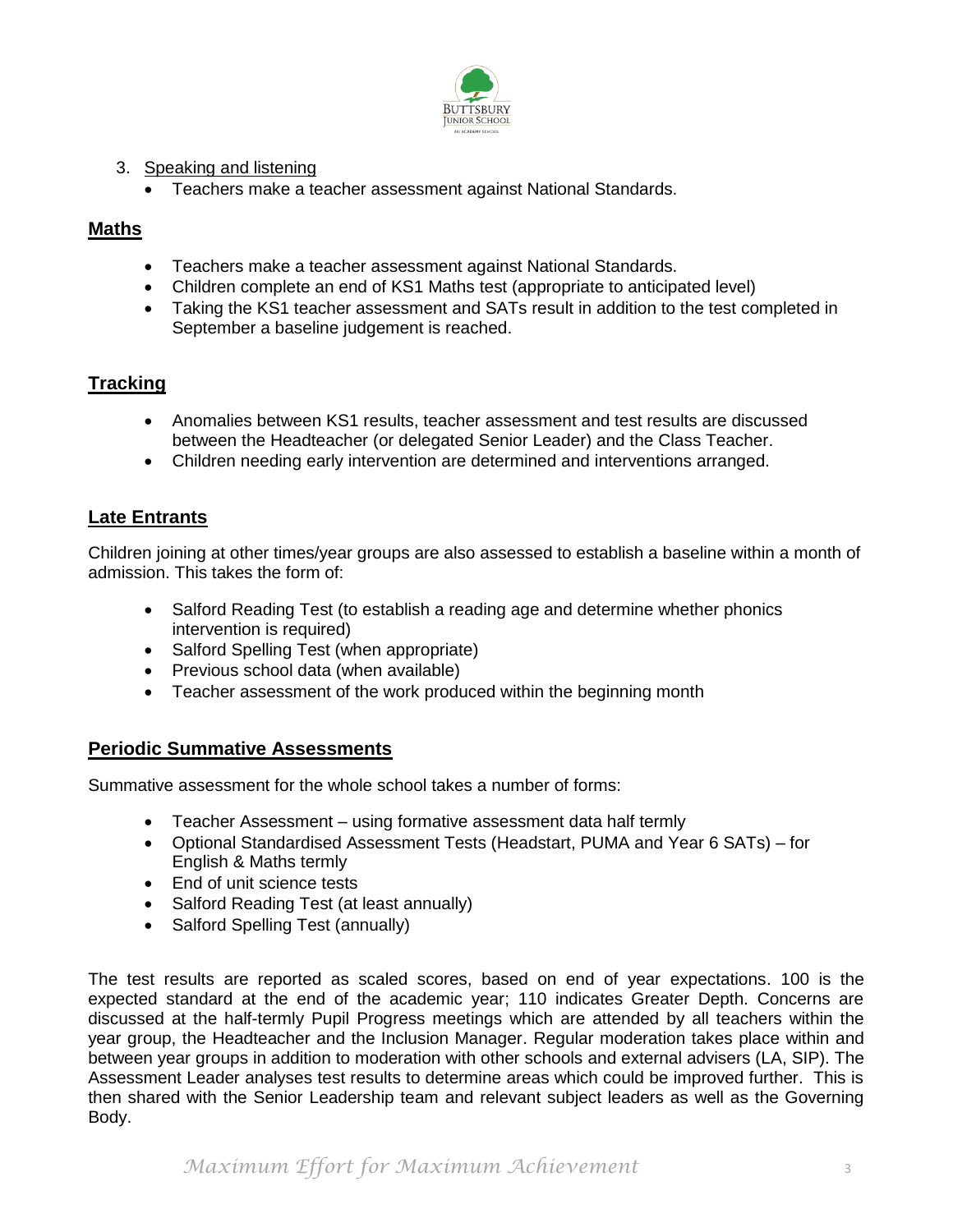

Children who have special educational needs will be set appropriate tasks if they are working below the level of the tests.

# **Statutory Assessment Tests (SATS) for Year 6**

Statutory Assessment tests (SATS) are taken during May according to the DfE timetable. From 2012, children's writing has been teacher assessed with the Writing being moderated internally (and moderated externally when requested) to inform the overall teacher assessment judgement. The Reading, Mathematics and Grammar, Punctuation & Spelling Tests are externally marked.

## **Formative Assessment (known as Assessment for Learning (AfL))**

Formative Assessment practices are at the very heart of effective teaching and learning.

#### Planning Learning

Focusing on learning at the planning stage means:

- Being clear about the learning objectives and teaching approaches in planning and sharing them with the children and their parents/carers
- Learning Objectives are shared through Can I statements.
- Establishing clear success criteria
- Children are encouraged to choose their own level of learning against clear criteria set out in Challenges (E.g. C1, C2, C3, Extn) and the 'Rule of 6' or 'Rule of 8' for lower Maths sets, to ensure progression in learning is used.
- We encourage a 'no hands' up approach.
- Recognising that focused questioning is used for differentiation.
- Making sure that the context for learning is designed to enable the learning objective to be fulfilled in a relevant and engaging way.
- Teachers are expected to be confident to adapt the planning and teaching at any time if the learning objective, based on the assessment in the lesson, is not being fulfilled
- Children are usually taught in mixed ability grouping and the classroom should be organised accordingly.
- Creating an inclusive learning environment where children and adults are all visible learners together (e.g. use of 'we' and 'us' language; developing positive, collaborative relationships; ensuring that mega-cognition skills are explicit)
- Encouraging a 'Growth Mindset' attitude (Carol Dweck)
- Fffective use of Talk Partners.

The medium term planning provides teachers with a planned route for covering the necessary knowledge & skills and coverage of the Programmes of Study within the New National Curriculum. Children are encouraged to identify what they would like to learn about at an early stage to help focus learning to include their interests within the theme.

Shorter term planning must ensure that the teaching and learning is personalised to meet the needs of every learner, enabling them to meet their targets for their next learning steps.

As a minimum, every child in every lesson should know:

*What am I learning? (Learning Objective/Can I)*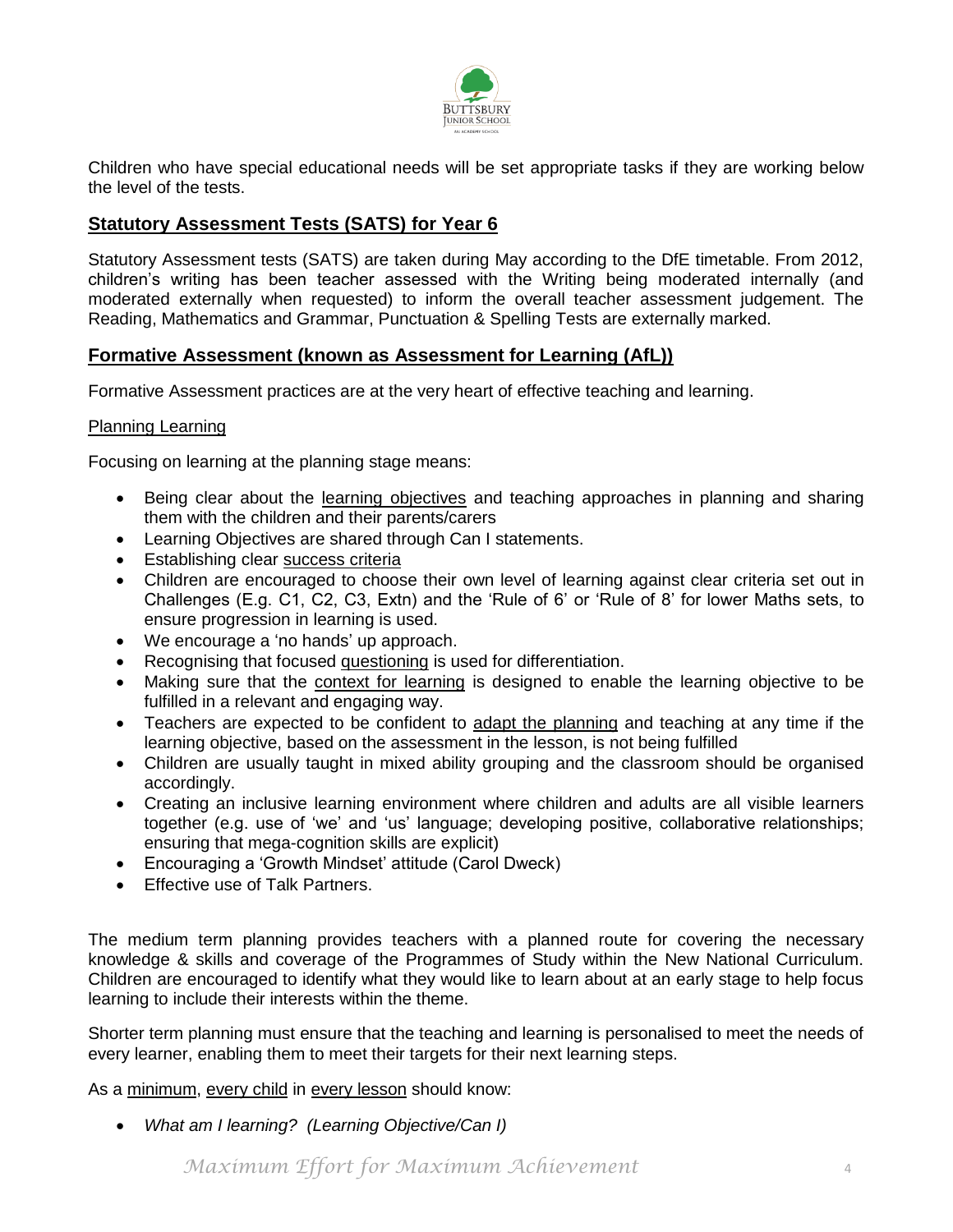

- Why am I learning it? (Why the learning has value, where it fits into the bigger picture of *learning for that subject – knowledge/skills)*
- *How am I going to get there? (Success Criteria – knowledge; skills; attitudes – e.g. learning approaches)*
- *How did I do? (assessment against Success Criteria – e.g. self and paired (peer/adult) assessment and evaluation; teacher feedback and marking via mini-plenaries/guided groups and a final plenary that regularly includes a reflection on learning (meta-cognition)*
- *Where am I going to next? (next steps of the Learning Journey and targets for improvement)*

Support for children will include working walls, learning displays (see Display policy), access to concrete equipment (including ICT) and the positive ethos of shared learning.

## **Record Keeping**

The following Assessment Records must be kept by each class teacher for each child:

Excel tracking data for all children is updated every term for Reading, Writing, GPS and Maths.

### **Literacy**

Intervention Records: Teaching Assistants keep notes of all reading interventions attended by children which are checked by the school's Inclusion Manager fortnightly.

Writing: children's completed and marked independent writing is indicated in their Literacy books with an 'I' and the use of 'CCW' demonstrates writing in other subjects within the curriculum.

Assessment grids of the National Standards are used to 'level' each independent write that is done at the end of each unit in Literacy. They are kept in a class central folder and referred to during moderation.

Mathematics: Teachers use National Standard statements to assess the children and a T is noted in books at the end of every week to show the target has been met. When targets are not met it is written in the back of the child's book and worked on in future interventions.

### **Moderation**

Moderation is important to ensure a consistent approach in assessment throughout the school. It is important that when teacher assessments are carried out, there is evidence recorded to justify judgments made.

At Buttsbury Junior School we use National Standards to benchmark and moderate pupils. National Curriculum level descriptions are used to level children's achievement levels in Foundation Subjects and RE.

Children's work is moderated internally and externally through work and book scrutinies across the curriculum as follows:

Internally:

- within teams and across teams half termly;
- by SLT as part of regular monitoring;